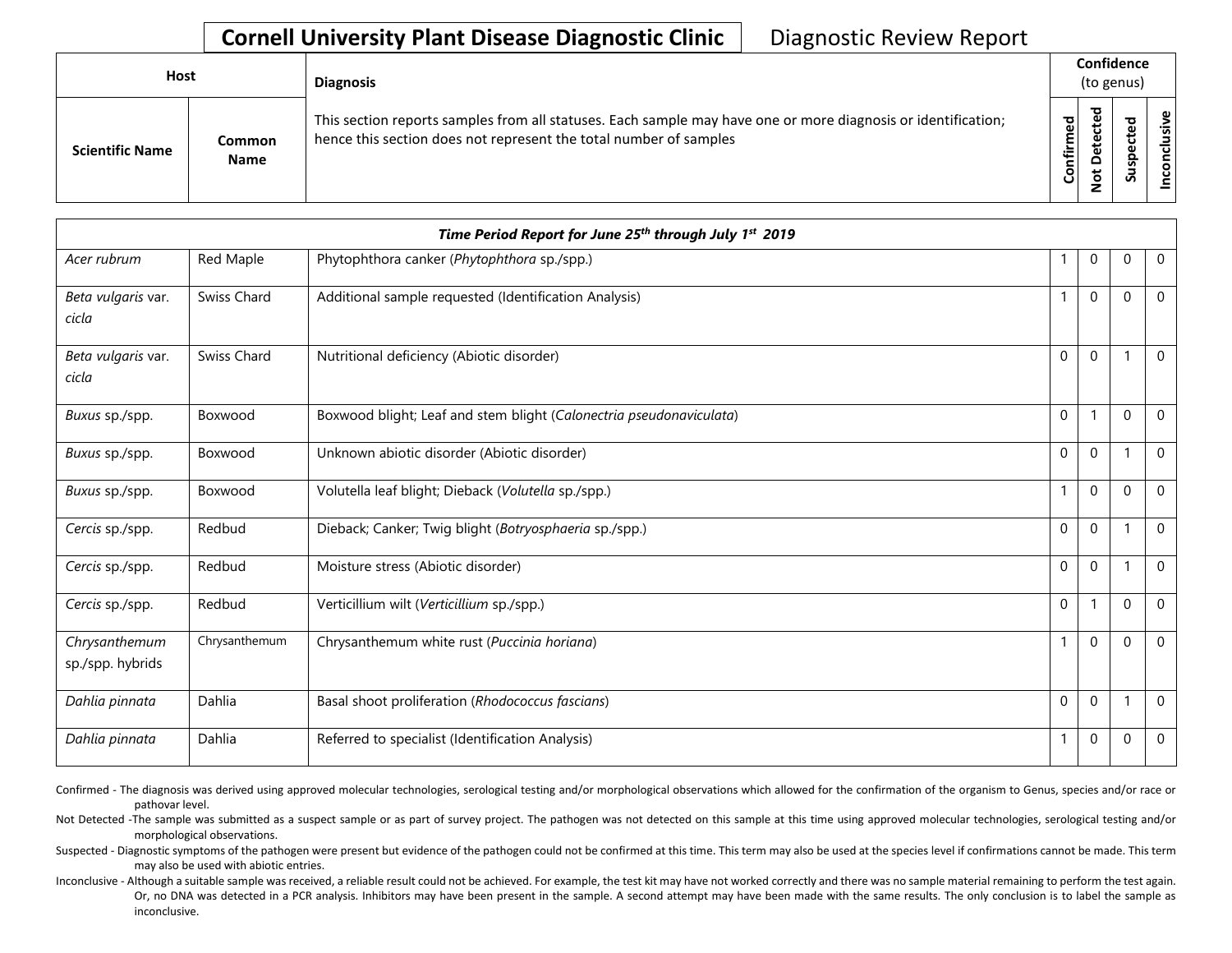### **Cornell University Plant Disease Diagnostic Clinic | Diagnostic Review Report**

| Host |                        |                       | <b>Diagnosis</b>                                                                                                                                                                   |           |                                  | Confidence<br>(to genus) |         |  |
|------|------------------------|-----------------------|------------------------------------------------------------------------------------------------------------------------------------------------------------------------------------|-----------|----------------------------------|--------------------------|---------|--|
|      | <b>Scientific Name</b> | Common<br><b>Name</b> | This section reports samples from all statuses. Each sample may have one or more diagnosis or identification;<br>hence this section does not represent the total number of samples | Confirmed | ᇃ<br>Φ<br>⊷<br>پ<br>$\circ$<br>– | s<br>S                   | ω<br>چ. |  |

| Hordeum vulgare                   | Barley             | Barley loose smut (Ustilago nuda f.sp. hordei)    | 2              | $\mathbf 0$      | 0           | $\mathbf 0$    |
|-----------------------------------|--------------------|---------------------------------------------------|----------------|------------------|-------------|----------------|
| Ilex glabra                       | Inkberry           | Insufficient sample (Identification Analysis)     | $\overline{c}$ | $\Omega$         | $\Omega$    | $\overline{0}$ |
| llex sp./spp.                     | Holly              | Insufficient sample (Identification Analysis)     |                | $\mathbf 0$      | $\Omega$    | $\mathbf 0$    |
| Lycopersicon<br>esculentum        | Tomato             | Pythium root dysfunction (Pythium sp./spp.)       | $\Omega$       | 3                | $\mathbf 0$ | $\mathbf 0$    |
| Lycopersicon<br>esculentum        | Tomato             | Unspecified pathology (Fusarium sp./spp.)         | 3              | $\mathbf{0}$     | $\Omega$    | $\mathbf 0$    |
| Picea abies                       | Norway Spruce      | Sooty mold (Unidentified Fungus)                  |                | $\mathbf 0$      | $\Omega$    | $\mathbf 0$    |
| Picea abies                       | Norway Spruce      | Spruce bud scale (Physokermes sp./spp.)           |                | $\boldsymbol{0}$ | 0           | $\mathbf 0$    |
| Picea abies                       | Norway Spruce      | Unspecified pathology (Rhizosphaera sp./spp.)     |                | $\mathbf 0$      | $\Omega$    | $\mathbf 0$    |
| Picea pungens                     | <b>Blue Spruce</b> | Cytospora canker; Dieback (Cytospora sp./spp.)    | $\Omega$       | $\Omega$         |             | $\mathbf 0$    |
| Picea pungens                     | <b>Blue Spruce</b> | High soil moisture (Abiotic disorder)             | $\Omega$       | $\mathbf{0}$     |             | $\mathbf 0$    |
| Pinus densiflora<br>umbraculifera | Tanyosho Pine      | Diplodia tip blight; Canker (Sphaeropsis sapinea) |                | $\mathbf 0$      | 0           | $\mathbf 0$    |
| Pinus densiflora<br>umbraculifera | Tanyosho Pine      | Unknown abiotic disorder (Abiotic disorder)       | $\mathbf 0$    | $\mathbf 0$      |             | $\mathbf 0$    |

- Confirmed The diagnosis was derived using approved molecular technologies, serological testing and/or morphological observations which allowed for the confirmation of the organism to Genus, species and/or race or pathovar level.
- Not Detected -The sample was submitted as a suspect sample or as part of survey project. The pathogen was not detected on this sample at this time using approved molecular technologies, serological testing and/or morphological observations.
- Suspected Diagnostic symptoms of the pathogen were present but evidence of the pathogen could not be confirmed at this time. This term may also be used at the species level if confirmations cannot be made. This term may also be used with abiotic entries.
- Inconclusive Although a suitable sample was received, a reliable result could not be achieved. For example, the test kit may have not worked correctly and there was no sample material remaining to perform the test again. Or, no DNA was detected in a PCR analysis. Inhibitors may have been present in the sample. A second attempt may have been made with the same results. The only conclusion is to label the sample as inconclusive.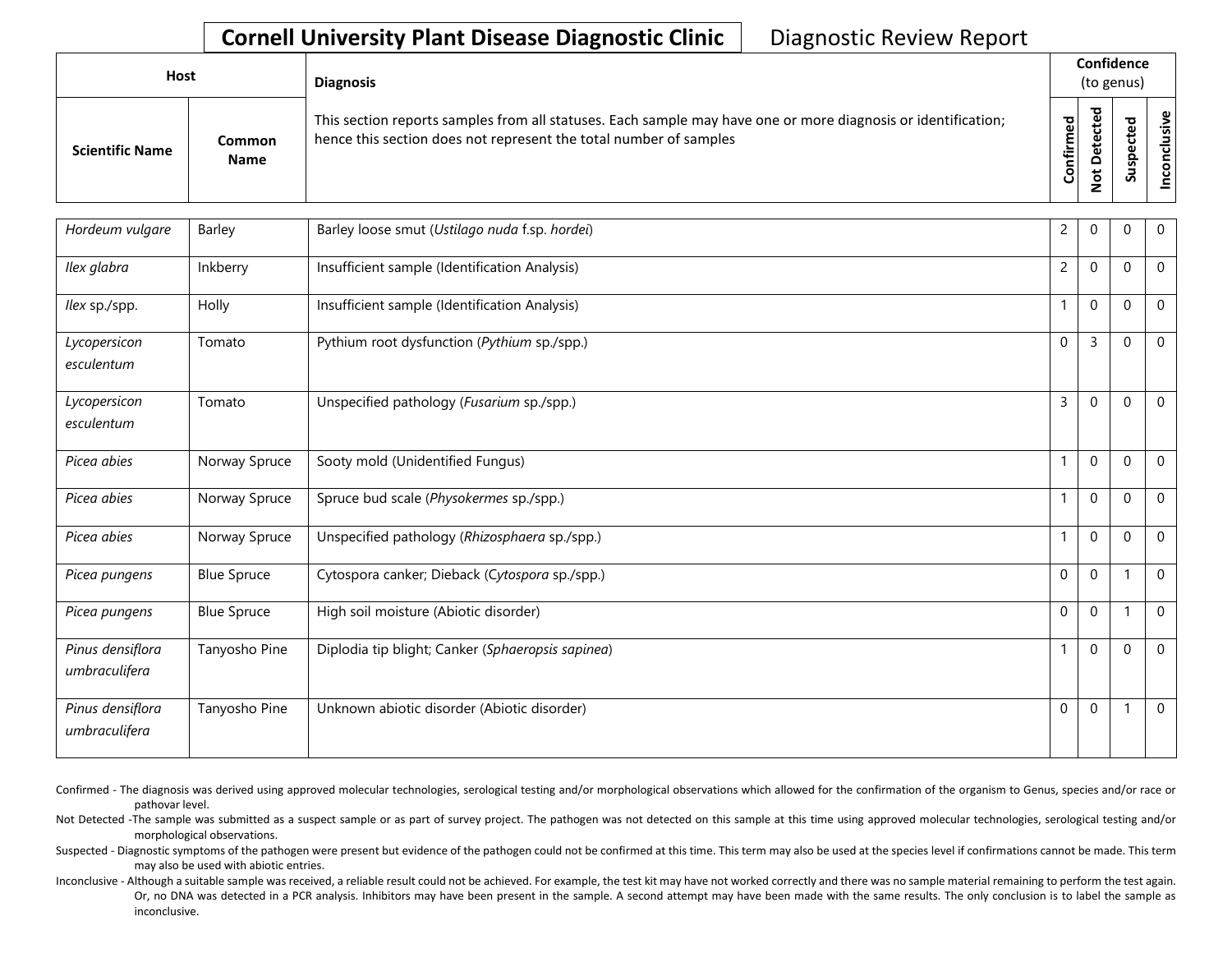### **Cornell University Plant Disease Diagnostic Clinic** | Diagnostic Review Report

| Host |                        |                              | <b>Diagnosis</b>                                                                                                                                                                   |           |                       | Confidence<br>(to genus) |               |  |
|------|------------------------|------------------------------|------------------------------------------------------------------------------------------------------------------------------------------------------------------------------------|-----------|-----------------------|--------------------------|---------------|--|
|      | <b>Scientific Name</b> | <b>Common</b><br><b>Name</b> | This section reports samples from all statuses. Each sample may have one or more diagnosis or identification;<br>hence this section does not represent the total number of samples | Confirmed | ᇃ<br>Φ<br>e<br>≏<br>پ | n                        | ω<br>šΣ<br>᠊ᠣ |  |

| Pinus rigida             | Pitch Pine             | Diplodia tip blight; Canker (Sphaeropsis sapinea)     | $\mathbf{1}$ | $\Omega$     | $\Omega$ | $\overline{0}$ |
|--------------------------|------------------------|-------------------------------------------------------|--------------|--------------|----------|----------------|
| Pinus rigida             | Pitch Pine             | Red band needle blight (Dothistroma septosporum)      | 2            | $\Omega$     | $\Omega$ | $\overline{0}$ |
| Pinus sp./spp.           | Pine                   | Diplodia tip blight; Canker (Sphaeropsis sapinea)     | $\mathbf{1}$ | $\Omega$     | $\Omega$ | $\mathbf 0$    |
| Pinus sp./spp.           | Pine                   | Needle cast (Unidentified Agent)                      | $\mathbf{0}$ | $\Omega$     |          | $\mathbf 0$    |
| Pinus sp./spp.           | Eastern White<br>pine  | Brown spot; Needle blight (Mycosphaerella dearnessii) | $\mathbf{1}$ | $\mathbf{0}$ | $\Omega$ | $\mathbf 0$    |
| Platanus sp./spp.        | Planetree;<br>Sycamore | Sycamore anthracnose (Apiognomonia veneta)            | $\mathbf{1}$ | $\mathbf{0}$ | $\Omega$ | $\mathbf 0$    |
| Platanus x<br>acerifolia | London<br>Planetree    | Eriophyid mites (Family Eriophyidae)                  | $\mathbf{1}$ | $\mathbf 0$  | $\Omega$ | $\overline{0}$ |
| Platanus x<br>acerifolia | London<br>Planetree    | Insect damage (Unidentified Insect)                   | $\mathbf{0}$ | $\mathbf{0}$ |          | $\mathbf 0$    |
| Platanus x<br>acerifolia | London<br>Planetree    | Powdery mildew (Oidium sp./spp.)                      | $\mathbf{1}$ | $\Omega$     | $\Omega$ | $\overline{0}$ |
| Rudbeckia fulgida        | Orange<br>Coneflower   | Downy mildew (Plasmopara sp./spp.)                    | $\mathbf{1}$ | $\mathbf{0}$ | $\Omega$ | $\overline{0}$ |

- Confirmed The diagnosis was derived using approved molecular technologies, serological testing and/or morphological observations which allowed for the confirmation of the organism to Genus, species and/or race or pathovar level.
- Not Detected -The sample was submitted as a suspect sample or as part of survey project. The pathogen was not detected on this sample at this time using approved molecular technologies, serological testing and/or morphological observations.
- Suspected Diagnostic symptoms of the pathogen were present but evidence of the pathogen could not be confirmed at this time. This term may also be used at the species level if confirmations cannot be made. This term may also be used with abiotic entries.
- Inconclusive Although a suitable sample was received, a reliable result could not be achieved. For example, the test kit may have not worked correctly and there was no sample material remaining to perform the test again. Or, no DNA was detected in a PCR analysis. Inhibitors may have been present in the sample. A second attempt may have been made with the same results. The only conclusion is to label the sample as inconclusive.